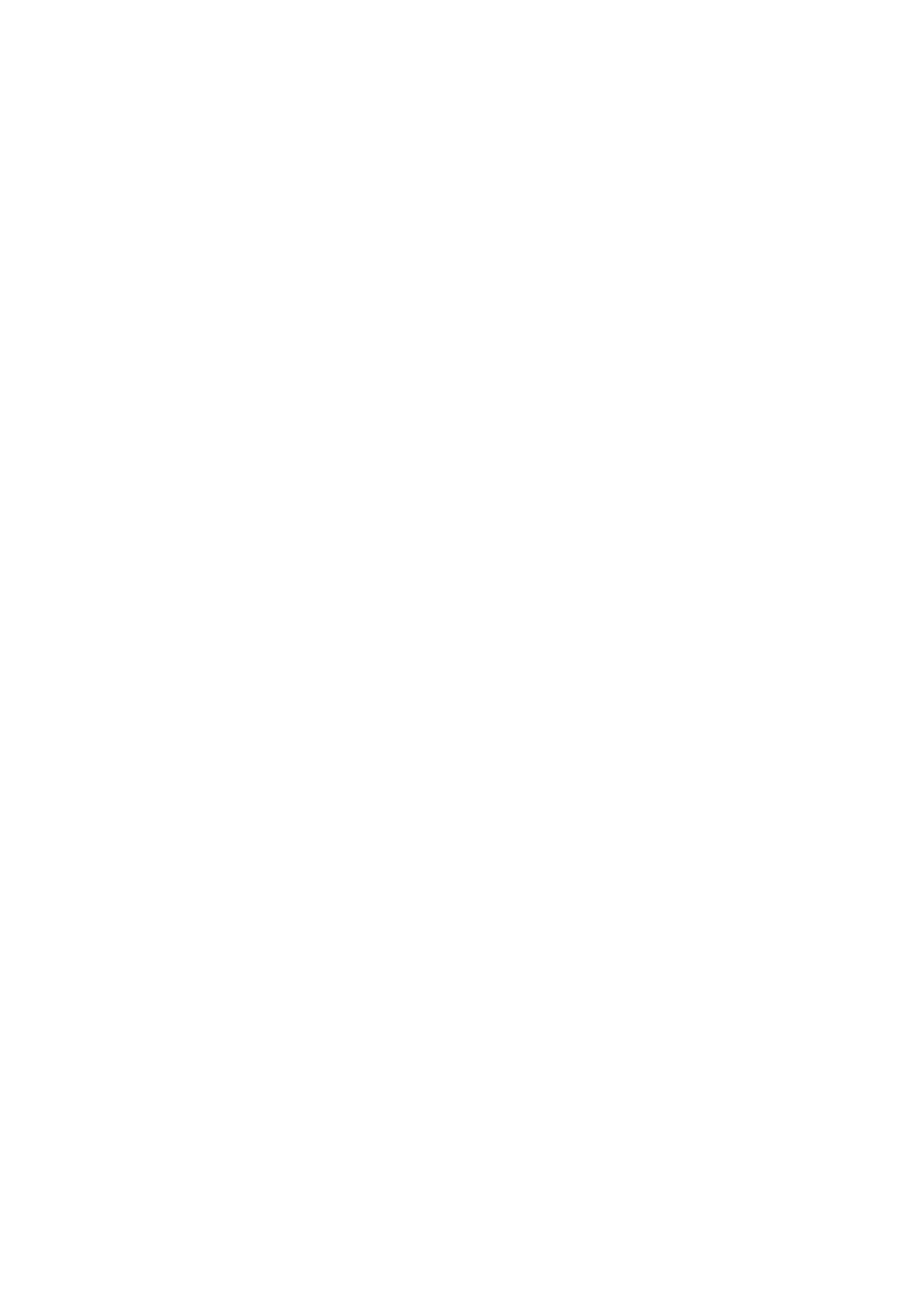

# **Practices, Mobility, Energy: Book of Participants**

#### **Researchers:**

#### Elizabeth Shove

Director DEMAND Centre, Department of Sociology, Lancaster University. Elizabeth's research on energy spans 25 years during which time she has held research awards from BRE, EU, EPSRC, ESF, ESRC, DoE, DETR, TfL, and Unilever. She is author/co-author of 9 books, including Sustainable Practice (2013: Routledge) The Dynamics of Social Practice (2012: Sage), and Comfort, Cleanliness and Convenience (2003: Berg).

#### Sarah Royston

Sarah works on the DEMAND centre project "Invisible Energy Policy" with Jan Selby and Elizabeth Shove, and is based at the University of Sussex. This project (running from October 2015 to October 2017) explores how policies that are not explicitly about energy (such as policies on liberalisation, growth or austerity) steer patterns of energy demand in the public sector. Specifically, it looks at the Higher Education and defence sectors, to see how policies at various levels, from the national to the institutional, are shaping energy demand. Sarah is conducting a review of energy and non-energy policies in each sector, and then using in-depth institutional case studies, interviews and expert workshops to see how these play out in practice. A key question is how certain forms of energy demand are understood as inevitable, necessary or taken-for-granted, and the boundaries and tensions this creates.

Sarah studied Geography (Cambridge), before doing a Masters in Sustainable Development (Leeds) and PhD in Social Policy (York). Her thesis was entitled "Careers of action on climate change: the evolution of practices across the life-course" and explored the biographical narratives of people trying to address climate change through their lifestyles and activism. She then worked on the ESRC/EPSRC project "Reducing energy consumption through community knowledge networks" (Keele University) which looked at the role of social networks in negotiating and sharing knowledge about energy. From 2012 to 2015 Sarah was a researcher at the Association for the Conservation of Energy, conducting policyfocused research on fuel poverty, energy efficiency and demand reduction programmes in the UK and internationally. Her other research interests include the role of sensory experience, know-how and everyday adaptations in practices that use energy, especially those around thermal comfort.

#### Jan Baastians

Energy Manager, Lancaster University, Manages energy on campus, which includes liaising with stakeholders, energy procurement, management of the Energy Centre, energy efficiency, the Building Management System and the energy monitoring system.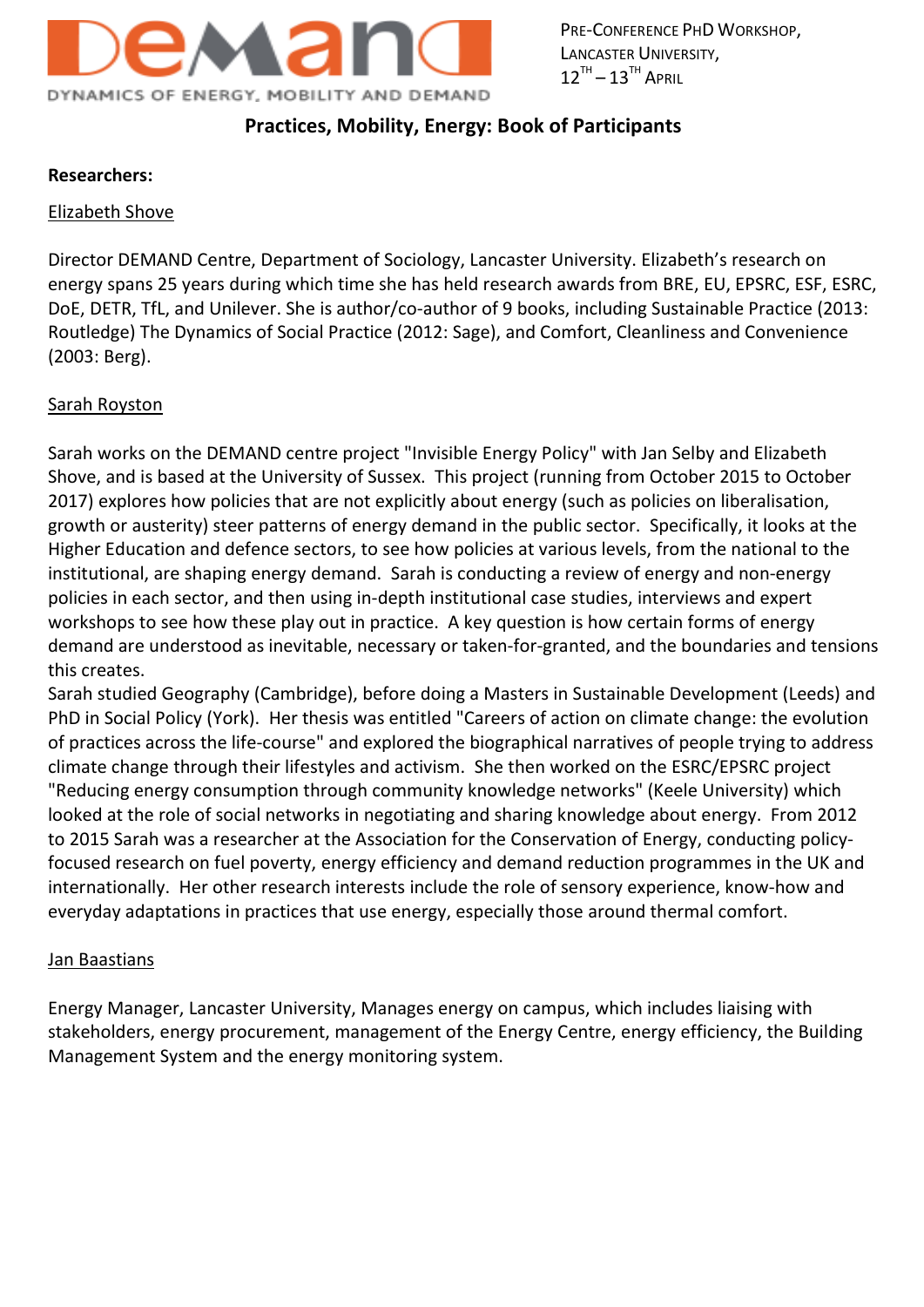

## Nicola Spurling

Researcher at Lancaster University examining the role of professions in shaping infrastructures of practice, and the implications for transitions in energy demand. Previously, she was a researcher in the Sustainable Practices Research Group (SPRG). Working on Project 3.1 & Theme 5.

#### Janine Morley

Janine is a Senior Research Associate in the DEMAND Centre and the School of Computing and Communications at Lancaster University. Prior to her PhD, she worked as a sustainable development officer at a national park authority, and prior to that as a researcher in a large technology company. She has an undergraduate degree in psychology.

Her doctoral research, undertaken at Lancaster, explored how theories of practice transform understandings of energy-use variation, and whether detailed knowledge of such variations speak to the dynamics of particular practices. It combined a variety of methods for conducting fine-grained comparisons in three areas of practice in student residences – ICT use, cooking and thermal comfort. Current work focuses on domestic IT use, an area of growing energy demand. It investigates the roles of digital devices and services in everyday life, the nature of "technologically-led" social change, and relations to patterns of energy demand. One part of this explores the spread of wi-fi connectivity through interviews, industry/government surveys and historical accounts. Another part entails detailed household studies that combine energy monitoring and qualitative techniques to explore the energyand data- intensity of internet-dependent services and how they are positioned in relation to a variety of practices.

#### Ian Jones

Ian is less interested in making a better light bulb and more about understanding and examining the processes, decisions and actions for why we need the light bulb in the first place. Light bulb referring here to professional urban planning practice. The path taken to understand and investigate the daily practices of such professionals was not clear or straight as demonstrated by Ian's Twitter profile: A social scientist with a North American accent, educated in Australia, examining mobility in the UK. The research interest is a composite of traditional urban planning, human geography and social science academic programmes, from four different universities, in three different countries. Ian's two current DEMAND projects include exploring how procuring and arranging work help generate demand for business travel, and investigating online retail trends from both demand and supply perspectives with an eye towards the future carbon and mobility implications. When not working on DEMAND, Ian combs through the science, technology and society literature to draw from history and the sociology of scientific knowledge to understand how urban planning practice is constrained and constituted. Though Ian's days of a racing triathlons have been curtailed due to health reasons and the arrival of his two sons, when Ian is not working, he is perhaps happiest drinking craft beer and trail running; irrespective of sequence or weather.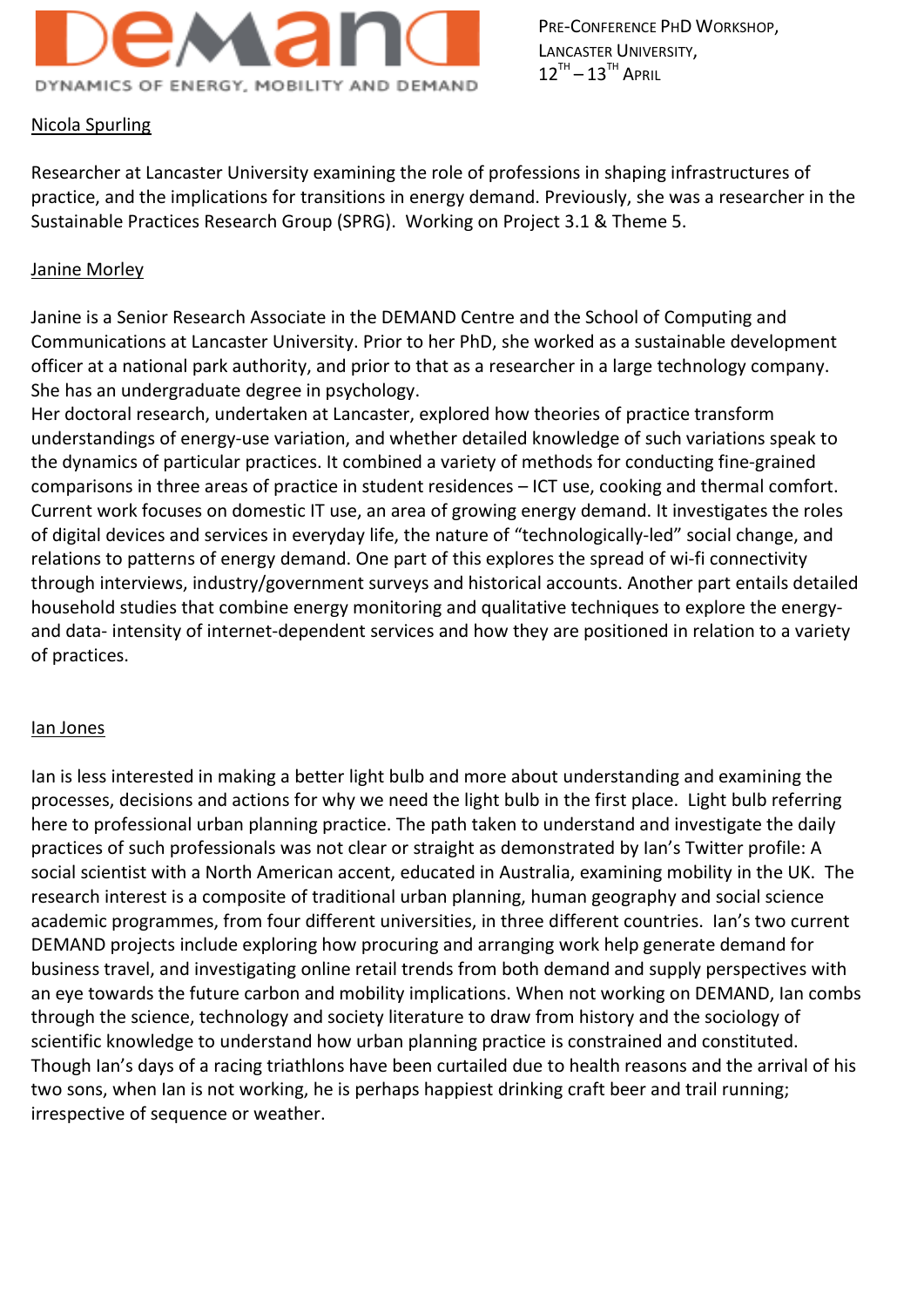

#### Giulio Mattioli

I am Research Fellow at the Institute for Transport Studies, University of Leeds and I have been working on projects that are part of (or linked to) DEMAND since 2013. I have a background in Sociology, which I studied at the University of Milano-Bicocca (Italy). I graduated in 2009 with a Master thesis on social attitudes and modal choice - a very 'ABC' topic. In 2009, I started a PhD in European Urban Studies that was based in Milan, even though I spent much of the time in Germany as a visiting PhD student to the Berlin Institute of Technology. Partly out of dissatisfaction with my the approach adopted in the Master's thesis, my PhD thesis focused on car dependence as a macro-social process, on transportrelated social exclusion and on households without cars. A meeting with Elizabeth Shove at a British Sociological Association Conference session on climate change in 2011 led to 3-months a visit at Lancaster university in 2012. In 2013-2014, I have been Research Fellow at the University of Aberdeen, working with Jillian Anable on DEMAND Theme 1. My work there has focused on a meso-social understanding of car dependence, i.e. those (complex of) practices that are inherently more difficult to shift away from car use. My proposal for a 18-months research project on transport and energy-related economic stress was one of the two funded by the EPSRC as part of the 'Working with DEMAND' call. This has led to a position as Research Fellow at the Institute for Transport Studies at the University of Leeds. My current research interests include: car dependence; sustainable transport & transportrelated social exclusion; transport affordability and its relationships with domestic energy and housing affordability; the mobility and energy intensity of social practices. Most of my work to date has consisted of secondary quantitative analysis of existing data sets, although I enjoy collaborating with qualitative researchers and social theorists.

#### Louise Reardon

Since my A-levels I have been interested in how politics affects society; in particular how and on what basis policy is made and the theoretical and ideological ideas that underpin policy decisions. Because of this I studied for a degree in Politics, Philosophy and Economics at the University of Durham, before going on to do a Masters in Governance and Public Policy at the University of Sheffield. My PhD entitled 'Quality of Life and Transport Policy' sought to understand how notions of quality of life and wellbeing were represented in UK local transport planning and whether these notions affected policy choices and outcomes. During my PhD I also researched the rise of the wellbeing agenda and its political and policy significance, and also the complexity of working towards climate change targets within the transport sector. I am currently Research Fellow in Governance and Transport Policy at the Institute for Transport Studies, University of Leeds; working on the governance questions and challenges that surround changing transport policy in order to tackle climate change and improve wellbeing. I bring these interests to my work within DEMAND, which in particular focuses on how government could steer the demand for energy and mobility, and the barriers and opportunities for government to do so in practice.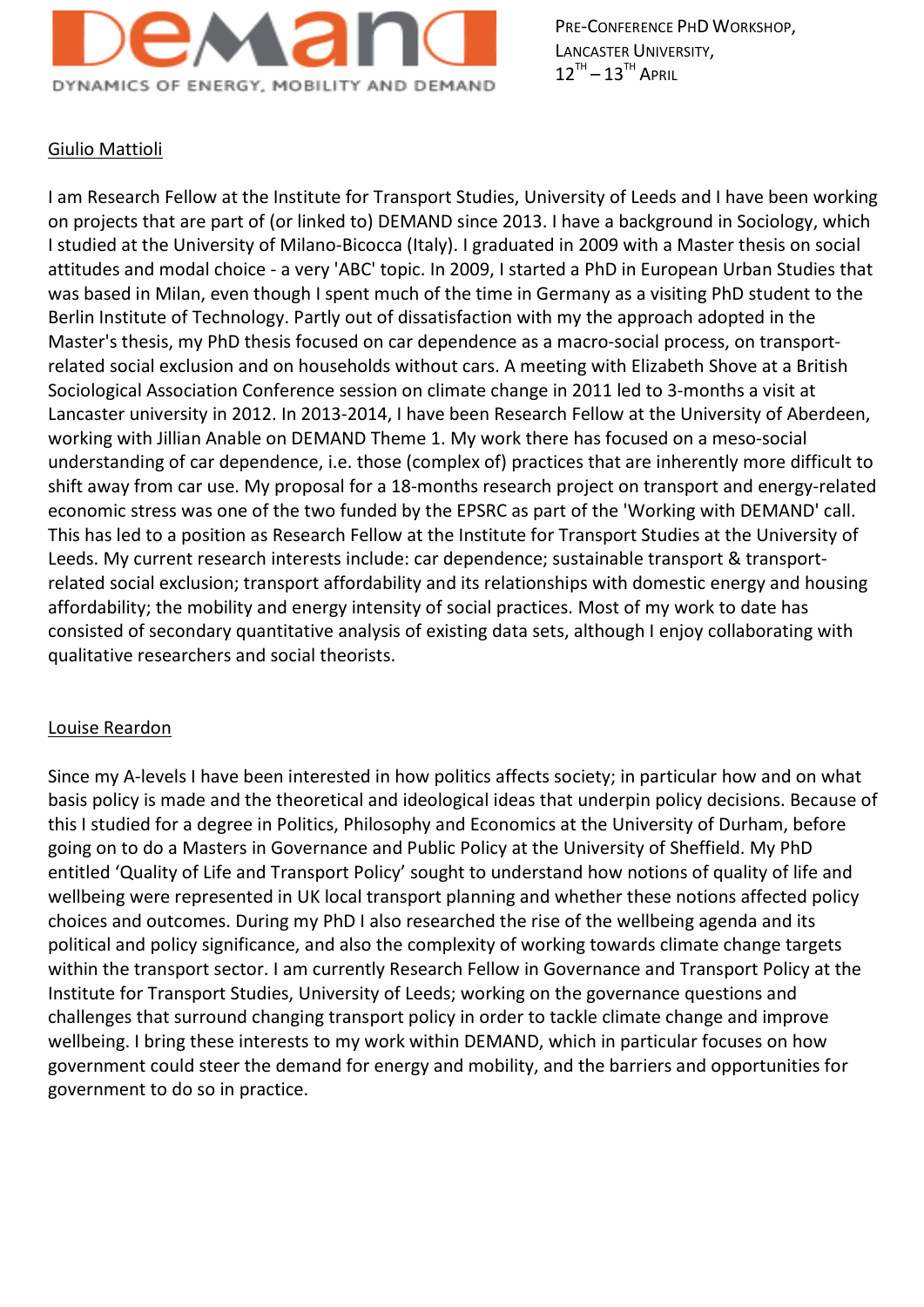

#### Jenny Rinkenen

Senior Research Associate at Lancaster University in the Department of Sociology. Jenny is engaged in the DEMAND linked project 'Convergence and divergence in energy-related practices: Understanding demand in the Global South'. The project involves studying the processes of convergence and standardisation in energy demand and patterns of consumption. The project takes her to study household energy demand of the urban middle class in Thailand and Vietnam. Jenny did her PhD in the Department of Management Studies at Aalto University School of Business (Helsinki, Finland) between 2011 and 2015. Her thesis was not a typical management thesis, as it dealt with the temporal and material dynamics of social practices drawing from domestic heating practices. Jenny draw inspiration from theories of practice and studies on everyday life, material culture, and science and technology, and her empirical material consisted of diary texts and household interviews. Jenny's 5-month visit to DEMAND center as a PhD student was very useful for her, as it helped explore outside her own disciplinary boundaries.

#### Stanley Blue

My research is concerned with the social routines and practices that make up everyday life. My work draws on ideas from theories of practice to explore how certain ways of living and consuming take hold, how they become re-produced and how they change. In particular I focus on the spatial and temporal qualities of patterns of doing, living and consuming that impact on environmental sustainability and public health. I am currently leading a project on Institutional Rhythms based in and linked to the DEMAND Research Centre. This project examines the role that institutions play in shaping temporal and spatial patterns of energy and mobility demand.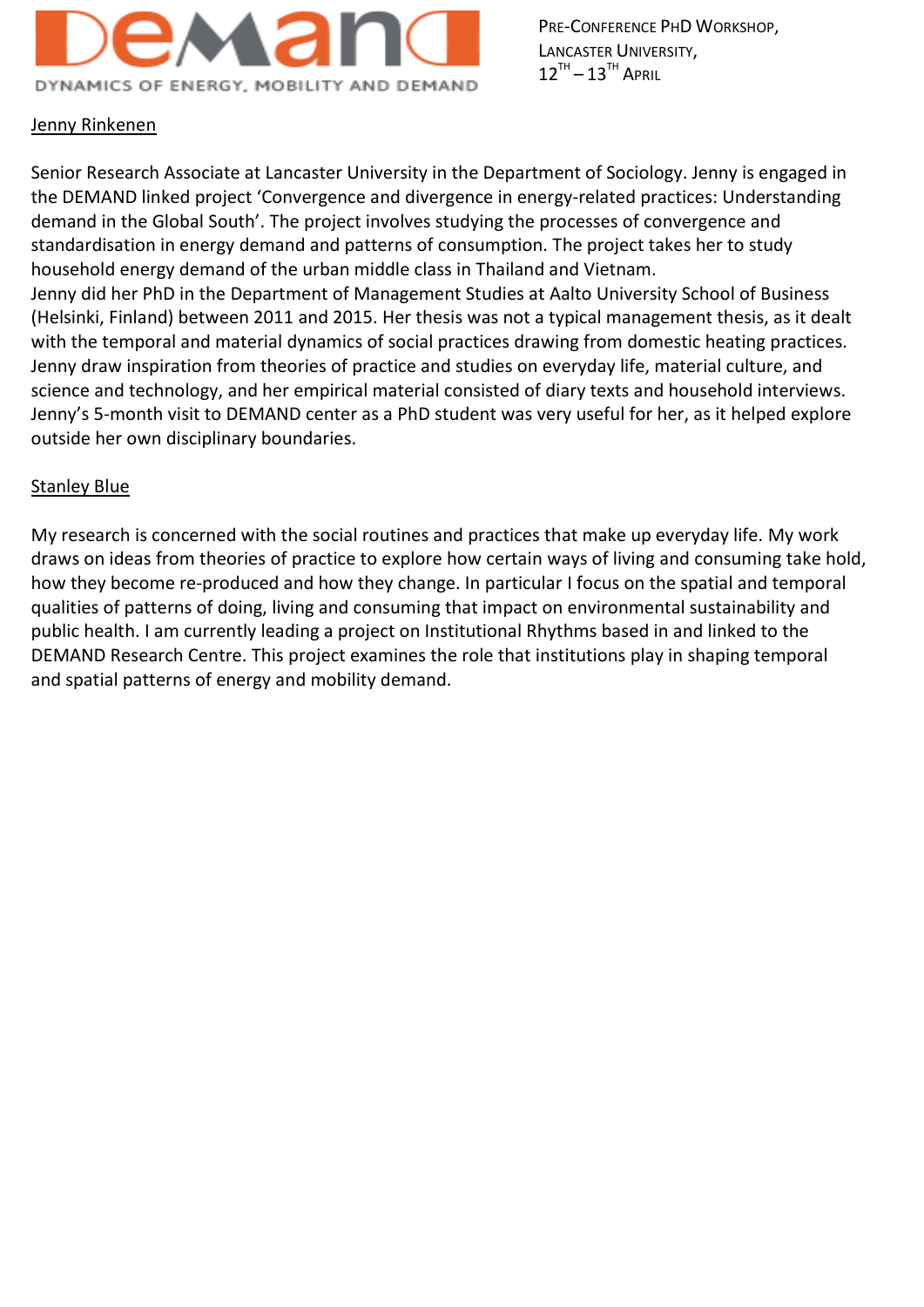

#### **Participants:**

#### Mike Allen

As an undergraduate I studied Politics and International Relations before completing a Masters' degree in European Union Governance, both at The University of Hull. I also pursued a Post-Graduate Diploma in Sustainability (Transport) at Leeds University before coming to Lancaster for my present course of study, a PhD in Sociology. My research concerns the energy use of live music events. Focusing on Greenfield music festivals and, eventually, also pub gigs, my research starts from the quintessentially DEMAND Centre premise that energy is used not for its own sake, but in the course of the performance of social practices. My aim is to better understand how practices at live music events use energy and how this has changed over the history of such events. I have also recently become interested in how practices and energy use at events is influenced by the infrastructural and material arrangements.

#### Julian Burkinshaw

Final year PhD Researcher in the Institute for Transport Studies at the University of Leeds, and am affiliated with the DEMAND research centre at Lancaster University. My project is focusing upon the interactions between (flexible) working practices and travel demand. More specifically, I am looking at how working practices and household responsibilities impact upon how people travel, in the hope of finding ways in which flexible working can reduce the need to travel or spread the burden of the peak commute. I am interested in how the temporal and spatial constraints of working practices and the household are configured and synchronised, and how travel interacts with this. In addition, I am curious to find if access to and use of flexible working can lead to a reconfiguration of practices and what effect this might have on travel demand. I have a background in Geography, which I read at the University of Salford. My undergraduate dissertation centred on the travel to work choices of employees working in an out of city Business Park recently accessible by the Manchester Metrolink. It is from here that my interest in travel demand and working practices was found. My wider interests include; working practices and flexibility, travel demand, the future of the commute, and the influences of household responsibilities.

#### Johnna Cressica Brazier

I am a 5th year PhD candidate in the City Design and Development group in the MIT Department of Urban Studies and Planning. Until recently I have focused on urban China, with research interests in energy efficiency of real estate development, urban design regulation and politics, urban energy systems, and participatory urban technology. For my dissertation research, I am exploring how individuals, communities, and local governments are using digital technologies to understand and communicate their energy use and emissions in urban environments. In collaboration with the Future Urban Mobility group at the Singapore-MIT Alliance (SMART) and the MIT Mobility Futures Collaborative led by Professor Chris Zegras, my dissertation research now focuses on Singapore and Boston.

My current work draws from academic and practical experiences in design and engineering fields, first in architecture, civil engineering, and computer science programs at Princeton University, UC Berkeley, and Columbia University GSAPP, and later as a leader of an urban design studio in Shenzhen and a prefabricated housing startup based in Shanghai. My most rewarding research has been helping to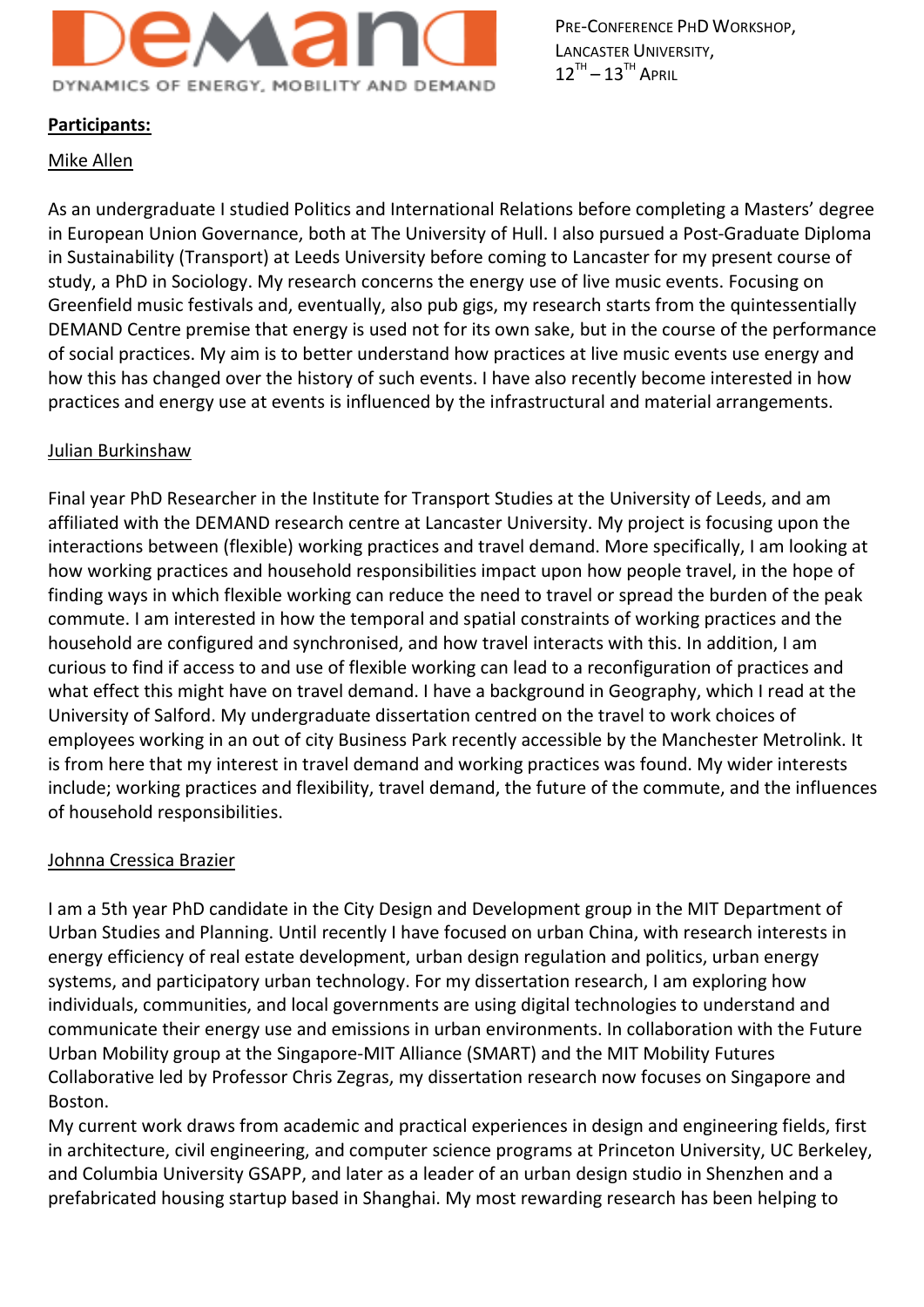

develop participatory technology projects with labs at MIT and GSAPP, including citizen sensing of local pollution, online neighborhood energy assessment, and a crowdsourced feedback system for urban design ideas. And personally, I continue to struggle to reconcile my own practices with my research objectives--my dedication to staying car- and meat-free still barely offsets my dependence on air travel to research sites, much less to conferences!

## Mitchell Curtis

Mitchell Curtis is studying towards a Doctorate of Engineering at the University of Reading under the supervision of Dr Jacopo Torriti and Dr Stefan Smith. His research focuses on identifying strategies for overcoming the challenges of Demand Response uptake by medium-sized businesses. This study is being undertaken in conjunction with KiWi Power Limited, a UK-based demand response aggregator. He is interested in understanding how smart grids and demand response can help promote a sustainable future, through enabling better management of energy and support for renewable energy. Prior to embarking on his current research, Mitchell has acquired over a decade of project management and analyst experience in the ICT sector. He holds a B.Com, MComm, and MSc in Renewable Energy.

#### Jane Daly

My name is Jane Daly and I am a PhD candidate in the Beyond Behaviour Change Research Program, Centre for Urban Research, RMIT University. My PhD supervisors are Dr Yolande Strengers and Dr Cecily Maller, co-leaders of the Beyond Behaviour Change Research Program. My research examines intervention strategies aimed at reducing meat consumption and their relationship to shifting food practices. In working through a practice-oriented approach to understanding dietary change, my research aims to inform the design of policies and programs aimed at re-orienting diets in more sustainable directions. My past research and writing at the Institute for Sustainable Futures, University of Technology, Sydney has been multidisciplinary covering issues relating to energy, food and resource governance. My research interests include social theories of practice, the role of policy and intervention in changing social practices, food practices, dietary change and steering energy demand. For my PhD research I have studied the food practices carried and performed by Australian meatreducing households alongside professionals attempting to steer diets away from meat via meat free initiatives and meat substitute products. Stemming from my PhD findings, I have a growing interest in the dynamic relationship between meaty meals and the energy intensive refrigeration and freezing technologies that supply them. Refrigeration dependence is an understudied topic, and while it isn't the main focus of my PhD, I have grown an interest in understanding how refrigeration and freezing technologies interact and co-evolve with food practices to enable or restrict resource intensive ways of eating, storing and provisioning food. I will be presenting to the conference Workshop 11, Entitlement, expectation and excess in energy demand, my paper titled: Mealing practices, meaty meals and the (un)making of energy demand.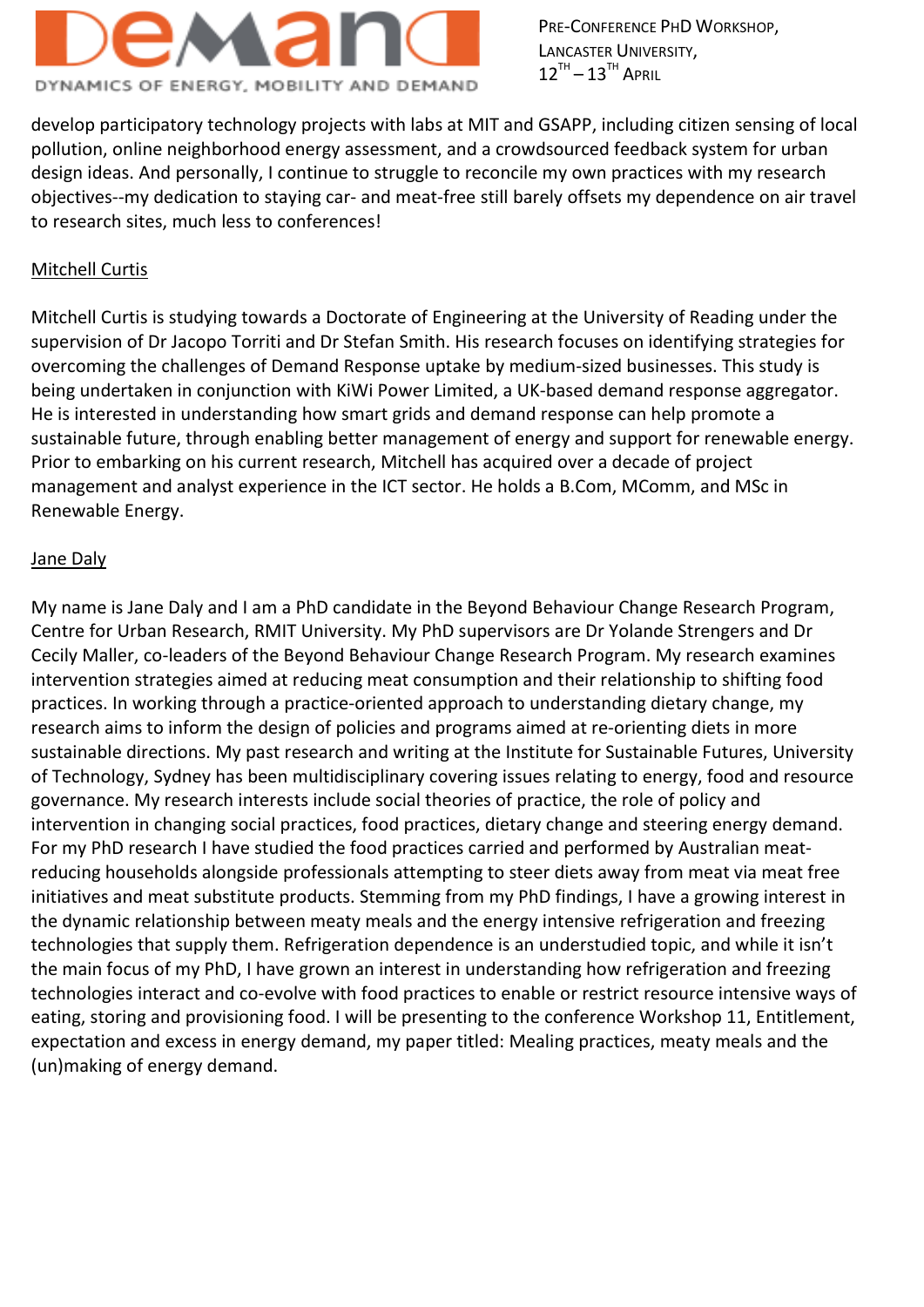

## Katherine Ellsworth-Krebs

I am a final year doctoral candidate in the Department of Geography and Sustainable Development. Prior to this I received my BSc (Hons) in Sustainable Development from the University of St Andrews in 2012. I am also currently a Research Assistant at the Centre for Housing Research at the University of St Andrews, supporting research on energy prosumption and 'smart homes'.

My principal research interests are in sustainable development and energy systems. Recent, current and emerging research follows four main themes:

Change: considering different conceptualizations of change (eg. behaviour, practice, socio-technical transitions); moving beyond pro-environmental theories that define particular activities as environmental and overlook the influence of wider socio-technical systems; contributing to the development of practice theories

Energy: understanding the complexity of the energy system, how past infrastructures shape current practices; studying the implications to daily life of living with microgeneration technologies (prosumption)

Home: introducing and exploring the idea of the home and homemaking as a way to discuss the interaction between the physical and social; offering a more nuanced understanding of households, including interaction between householders

Comfort: developing a framework of home comfort; contributing to the agenda arguing that comfort cannot be simply defined by building scientists; linking expectations of 'normal' comforts to understanding domestic energy demand

## Frank de Feijter

My PhD-research is about smart retrofit of urban housing in Amsterdam and Mianyang (China) under the supervision of Prof. dr. Gert Spaargaren and dr. Bas van Vliet at the Wageningen University in the Netherlands. I am educated as human geographer and spatial planner and have before I start working at Wageningen University being involved as a junior researcher in Geography, Planning and Environment at Radboud University Nijmegen.

Urban retrofitting, the redesign of buildings to increase energy performance, is key policy for global energy transition. My research project aims to presents a conceptual framework for analysing retrofit drawing on social practice theory to analyse the interplay between domestic practices and the institutional, cultural, and technological arrangements endorsed and enforced by the urban retrofitting projects. The success of smart retrofit is conditioned by the explicit inclusion of residents in retrofit processes and focus on their domestic energy practices. The choices of technology intervention must be connected to daily life's of residents and towards user's needs. Resident's access to knowledge and skills, training and post evaluation is key to ensure the quality of technology intervention. By exchanging ideas with fellow researchers at the Pre-Conference PhD Workshop and Conference I hope to expand my practices 'toolbox' in terms of theory, methodology, and more. I am interested in different conceptualisation of 'steering' social practices by intervening in systems of provision or complexes of practice and the cross-cultural interaction between social practice, innovations, institutional arrangements and the material, cultural and social nature of a given society.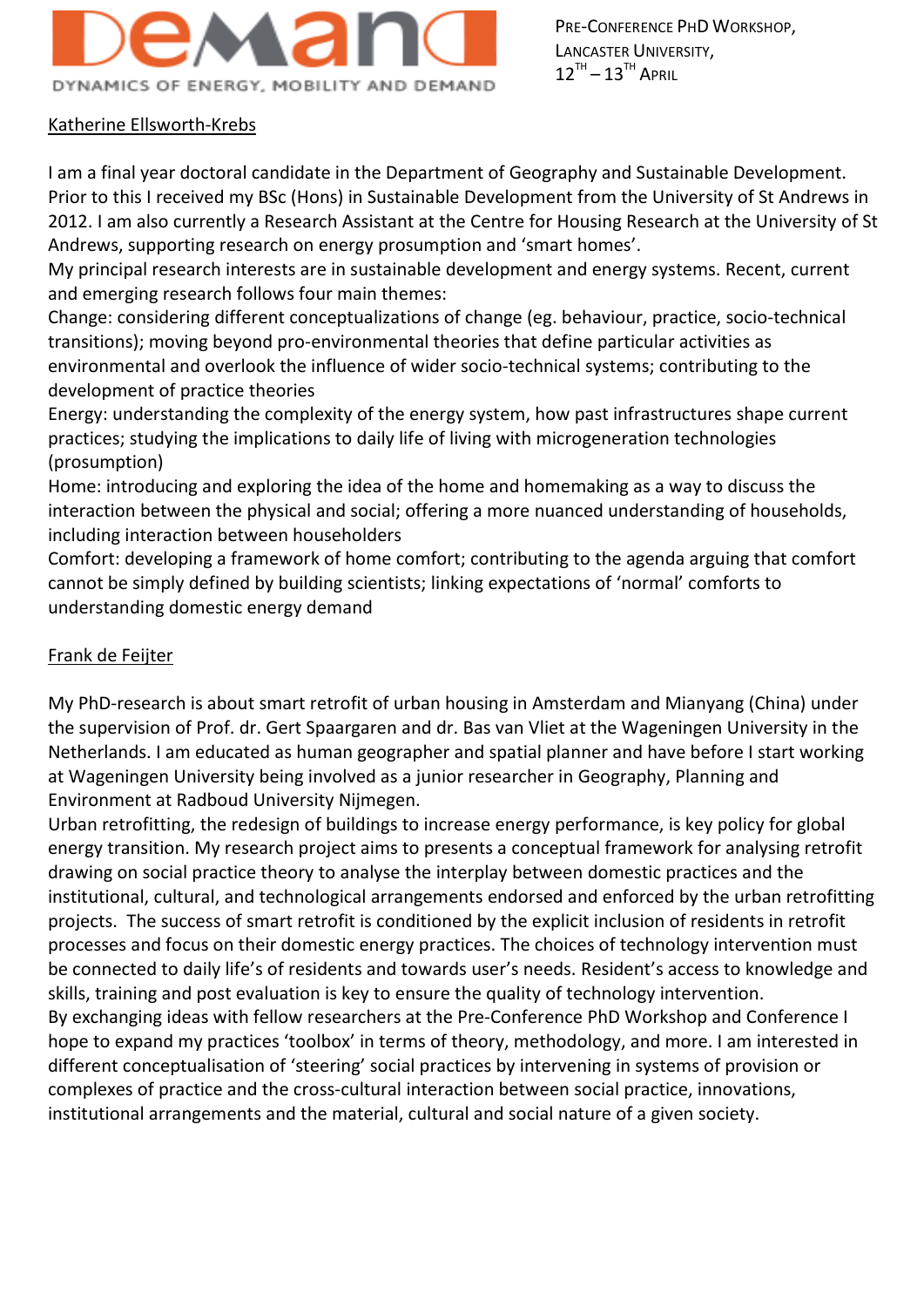

# Joe Gillett

Third year sociology PhD student from Lancaster University and am based in the DEMAND Centre. I'm interested in sustainability issues and enjoy hiking.

Prior to moving to Lancaster, I completed a Masters in environmental social science at King's College London in 2011 and, before that, an economics degree at Reading University. Either side of these courses, I worked for a couple of organisations that fund and manage social science research. In my PhD, I'm researching how indoor and outdoor forms of running and swimming have changed in two exemplar English cities in recent decades, and how this relates to patterns of commitment and energy demand. I'm interested in how theories of practice and materiality can help with these questions, and am undertaking some interviews at the moment with everyday runners and swimmers.

#### Iain Goddard

PhD student at the Lancaster Environment Centre (LEC), based here at the DEMAND Centre. I joined DEMAND in October 2015 having previously completed a Masters in Environmental Science at the University of East Anglia. During this time I developed an interest in the social dimensions of Transport and Mobility, conducting a qualitative analysis of the university rideshare scheme for my dissertation. In my final year I was elected Environment Officer at the student union, which presented an opportunity to engage with the university on a wide range of environmental issues from campus energy policy to the promotion of sustainable domestic practices in a campus setting. My research at Lancaster has continued to examine the development of shared private vehicle use, focusing on car sharing and ride sharing schemes. Imagined scenarios of future mobility systems often integrate expansion of shared vehicle use as a means of maintaining individualised mobility provision while challenging the need for private ownership. I have engaged with theories of social practices and mobilities to consider the broader impacts of mobility in relation to energy use. In doing so I am applying concepts of recruitment and defection, coordination in time and space, and overall trajectories and evolution of practice to compare and contrast contemporary and historical examples of private vehicle sharing. My overall intention is to critically examine emerging concepts of sharing and collaboration and their relation to energy use in wider society.

# James Graham

Having initially gone to Keele University to study Biochemistry after a year I found myself veering back towards a lifelong interest in the environment and sustainability. When I say life-long, I mean it, I'm told I used to put up anti-whaling posters in the playground at school. Specifically, this interest manifested as a split subject degree in Applied environmental science and International relations. This split interest between environmental issues and governance continued into postgrad work with an MSc in Sustainability and Green Technology which, despite its title, feathered a strong focus on politics. While I remain interested in the potential of green technology advances I feel strongly that we have reached a technological level to support ourselves sustainably and that further advances in that area could be left to 'better men'. The focus of my MSc thesis was the link between awareness, action and apathy, mostly because I was amazed at how little my cohort seemed to actually care about the environment. Having graduated I moved onto my current PGR position at UEA studying social practice theory and its governance towards sustainability goals. This has evolved into network mapping through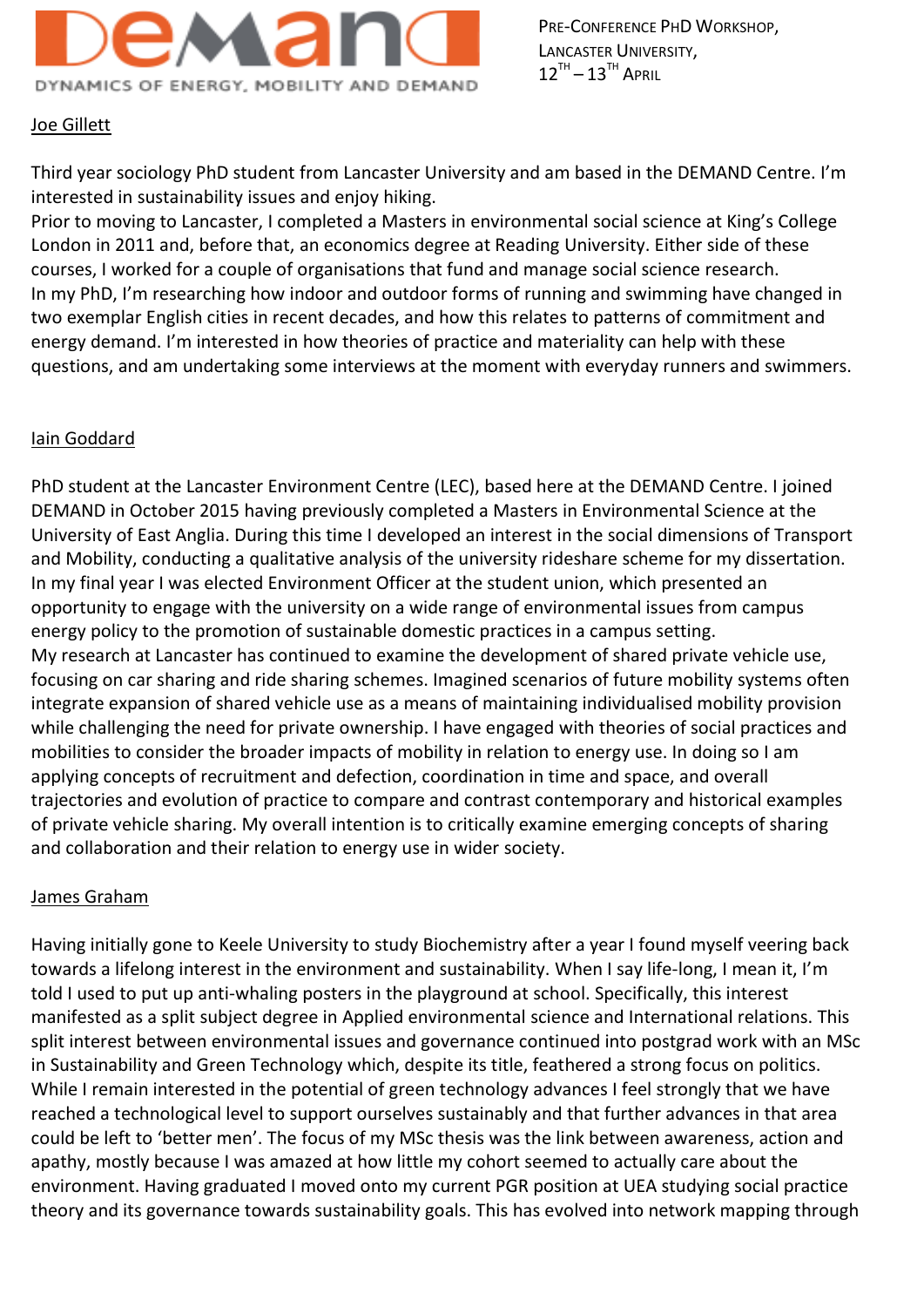

systems of governance practices. My primary interest is, if thinking about governance as a social practice in itself, can the intentions, or effects of those practices of governance be traced through the system of practice, ideally, to the 'ground' of everyday life.

#### Mary Greene

PhD candidate at the School of Geography and Archaeology and the Institute for Lifecourse & Society (ILAS) at the National University of Ireland, Galway (NUI Galway), where my research is exploring dynamics in social practices throughout the lifecourse. I grew up in the West of Ireland and obtained a first class undergraduate degree in Geography and Psychology Studies from NUI Galway, followed by an MSc degree in Environment, Science and Society from University College London. Succeeding this I worked as a research associate at the Irish Centre of Social Gerontology of the ILAS before returning to the discipline of Geography at NUI Galway to commence my doctoral study in 2012. My current PhD research interests focus on understanding everyday practices and their dynamics over

time and space and can be situated at the interface between human geography, environmental sociology, environmental psychology, lifecourse studies and science and technology studies. I am especially interested in the inter-relationships between socio, cultural and technological change and evolution of social practices in peoples' everyday lives (such as food and mobility). My current work seeks to situate these dynamics biographically to explore how practices change over peoples' life courses within a changing Irish society.

In addition to my work as an academic researcher, I dedicate much of my time to community engagement initiatives. I helped to set up Transition Galway in 2011 and have been on the coordinating team since. I also enjoy yoga, meditation, cooking, socialising and travelling.

#### Sam Hampton

DPhil student in the Environmental Change Institute at the University of Oxford. My PhD project aims to contribute to understanding energy demand, with a focus on the business practices of small and medium sized enterprises (SMEs). In seeking to support policies designed to encourage the uptake of energy efficiency measures or promote sustainable behaviours, the research places everyday business practices at the heart of enquiry, asking 'what is energy for?'. I will work alongside publicly funded projects offering advice and grants to SMEs, seeking to understand how energy is consumed, managed and conserved in the everyday conduct of business. My research follows the tradition of energy sociology in drawing on practice theory, but also aims to gather insights from conceptual frameworks developed in geography, such as non-representational theory and affect.

Prior to starting the PhD and after graduating from Oxford with a Geography degree, I worked in environmental consulting. For 5 years I worked on projects for large corporate clients such as Tesco, John Lewis and Suzuki on packaging waste and carbon footprinting. More recently, I oversaw three European funded grant programmes targeted at reducing SME emissions through behaviour change and energy efficiency measures. My research builds on this experience and aims to contribute to the success of similar policy instruments in future.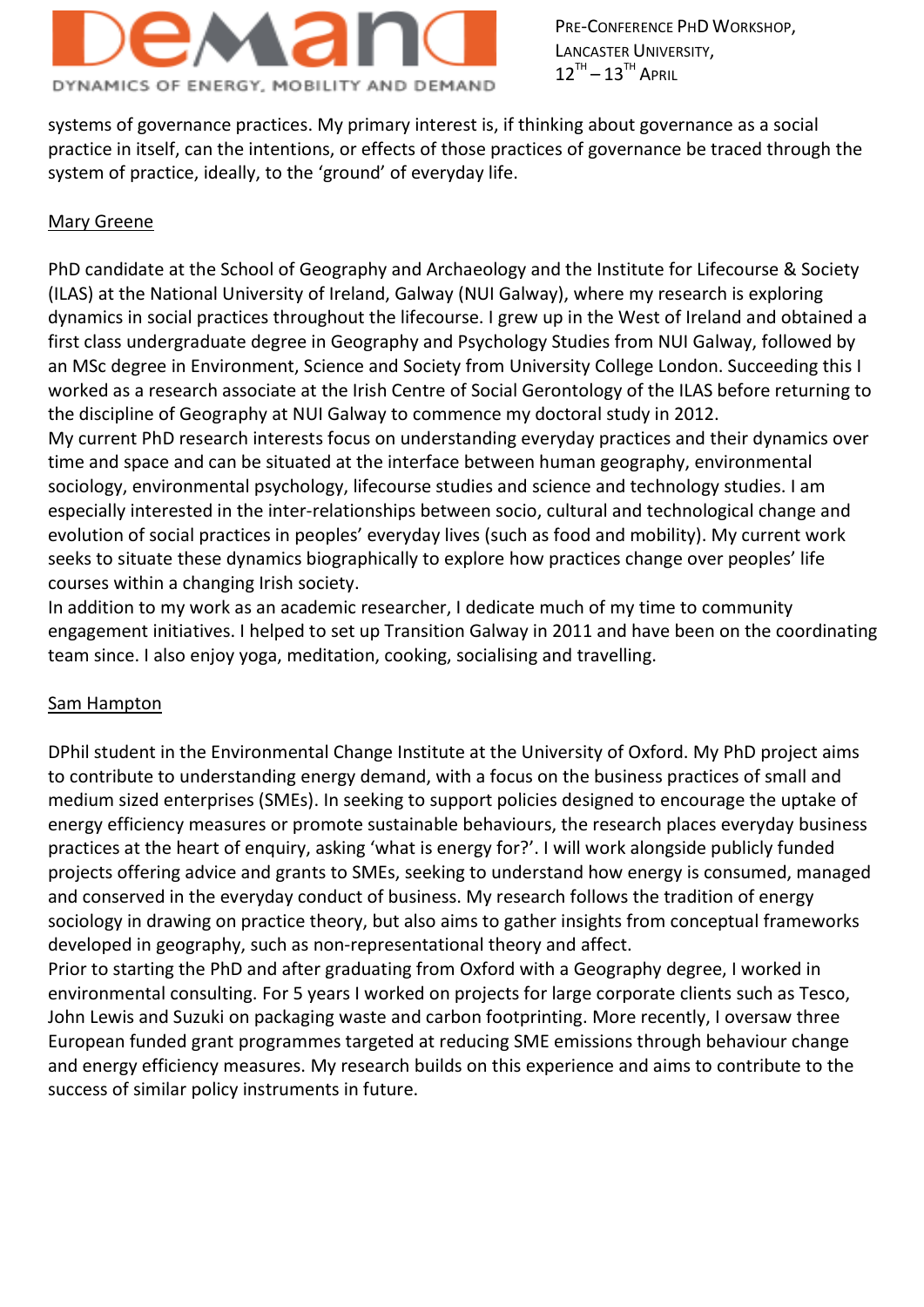

# Torik Holmes

I started my PhD in Demand in September 2015. My project concerns the relationship between gentrification and energy demand. I'm particularly interested in practices affecting the production of place and associated techniques of spatial valorisation and evaluation. Since beginning my research I've been building a solid theoretical grounding and enjoying the opportunity to partake in Demand reading groups and seminars. In the not too distant future, I hope to have specified the place I will be conducting my fieldwork.

Before starting my PhD I conducted my MA in Sociology at the University of Manchester. Before that, I completed my Sociology, Journalism and Media BA at Cardiff University.

# Claire Hoolohan

Researcher at the Tyndall Centre for Climate Change Research at the University of Manchester, presently in the final year of a PhD and working as a part time RA. The PhD aims to understand the collective context in which domestic water demand arises to inform demand management in the UK water industry. Working alongside Thames Water the research explores consumers' everyday water use and interaction with water efficiency initiatives in two case studies in a water-stressed region in South England. Using the insights from this research, stakeholder workshops are used to develop practical examples of how the findings might be applied in water company activities. Further the research explores how the landscape in which water efficiency is situated shapes managerial outcomes in order to identify how the industry may support innovative activities going forward. Alongside the PhD Claire is a contributor one of the RCUK Centres for End Use Energy Demand, using a multidisciplinary approach to understand the consumer context of energy demand in food supply changes as part of research project at CSEF (Centre for Sustainable Energy in Food supply chains). Prior to this position Claire worked as a sustainability consultant specialising in greenhouse gas mitigation and sustainability management. Her specialisms included developing city and regional scale greenhouse gas estimates and mitigation strategies; modelling the impacts of global food supply chains at a supermarket level; developing management strategies including how to engage consumers in greenhouse gas mitigation with a focus on diet and nutrition.

# Carolynne Lord

Second year PhD student funded and situated in the DEMAND Centre at Lancaster University. I have been at Lancaster University since 2009 where I undertook a combined Spanish with Computing degree. In 2012 I began my Masters in Sociological Research in preparation for my PhD, which I began the following year.

Broadly, my research interests centre on the effects of technology on social practices and how this can in turn be seen to influence energy demand. More specifically, I am interested in developing a vocabulary of integration to capture and describe the way in which complex and multiple materials can be seen to affect social practices, and their enactment in time and space. It has been common in social practice theory analyses to mobilise concepts from other parts of Sociology, and Science and Technology Studies (STS) in particular, to describe and analyse the role of materials in social practices. Using the tablet computer as a lens, I hope to critique some of these for their inflexibility and presumed stability which synthesises poorly with the approach of practice theory. In place of these, I would like to put forward a family of concepts to better describe the effect of technologies on the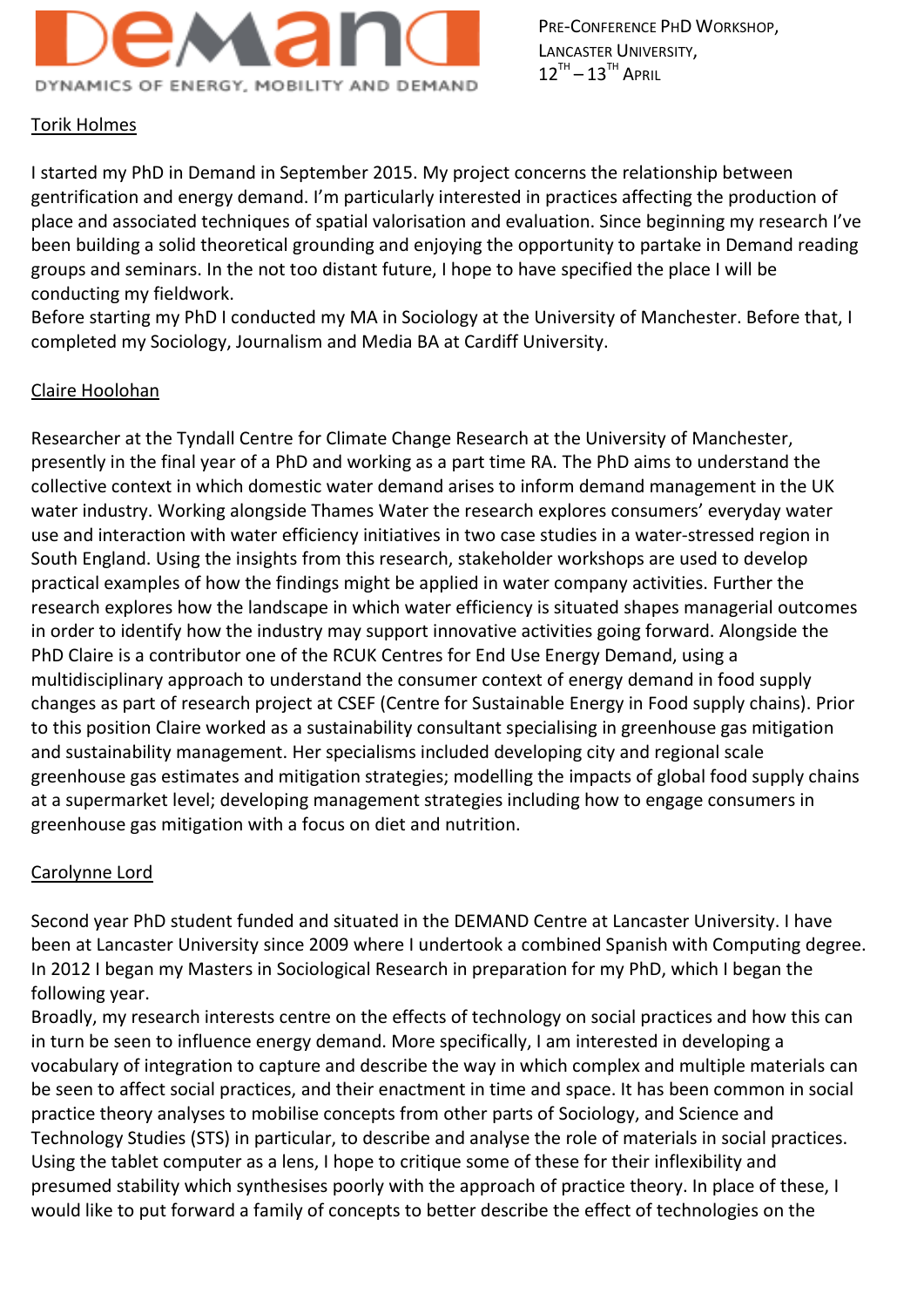# DYNAMICS OF ENERGY, MOBILITY AND DEMAND

PRE-CONFERENCE PHD WORKSHOP, LANCASTER UNIVERSITY,  $12^{TH} - 13^{TH}$  April

practices into which they are integrated, and the configurations that previously supported these. The tablet computer is of interest given the way in which it has no one specific role nor one inscribed user. Further to this, its functions appear to converge much of the functionalities of our other technologies. What is the tablet computer? What is it for? How does its integration into social practices affect the uses of other technologies, and how is its role supported by other technologies (apps, cables, Smartphones, laptops, infrastructures)?

# Bhavna Middha

PhD candidate associated with the Beyond Behaviour Change (BBC) research group in the Centre for Urban Research (CUR) at RMIT University, Melbourne, Australia. My primary interest is urban sustainability and energy demand in food practices and in the process exploring the spatial processes that are involved in managing or steering resource and energy demand and how they are organized. My PhD research, Embedding sustainability in food practices at universities in urban settings is concerned with how the eating practices of students may be shaped by the food provisioning and consumption spaces provided by the university and whether these practices can be steered towards more sustainable directions. Taking RMIT University, Melbourne as a case study, my doctoral study draws on social practice theories and explores universities in urban settings and the formal and informal spaces of food consumption and provisioning on campus, using ethnographic and visual methods.

My undergraduate degree is in Architecture and I have experience in architectural drafting and designing including interior designing. My architectural thesis was the design of a 'Solar Energy Centre' in Delhi. I completed my Masters in Environment and Urban Planning from RMIT University in June 2014. My Masters' thesis was related to energy demand and sustainable kitchen practices of Indian households taking cooking with pressure cookers as a case study and using social practice theories as the theoretical framework.

# Rachel Preston

Second year PhD student studying within the sociology department at Lancaster University, in association with the Demand Research Centre. My PhD is supervised by Professor Elizabeth Shove and Dr. Stanley Blue. Before I began my doctoral research, I completed a Masters in Sociological Research at Lancaster University; prior to that I studied for a BSc Economics degree, again at Lancaster. I was awarded ESRC NWDTC 1+3 (Masters + PhD) funding in Sociology in April 2012, and am on the ESRC Science, Technology, Innovation and Social Practice Pathway. My PhD is titled 'Discovering diversity in domestic patterns of sharing, sequencing and synchronisation'. My research explores the different ways in which energy is shared in the home, and investigates variation in the timing of when energyusing activities happen. It does so by studying various forms of co-participation in domestic energydemanding practices such as laundering, cooking and heating. It focuses on the spatial, temporal and material arrangements of these practices within the home and examines how they vary across households of differing material circumstances. The overall aim of the project is to discover what consequences these arrangements have for the timing of energy-using practices and for the different ways in which energy is used and shared in the home.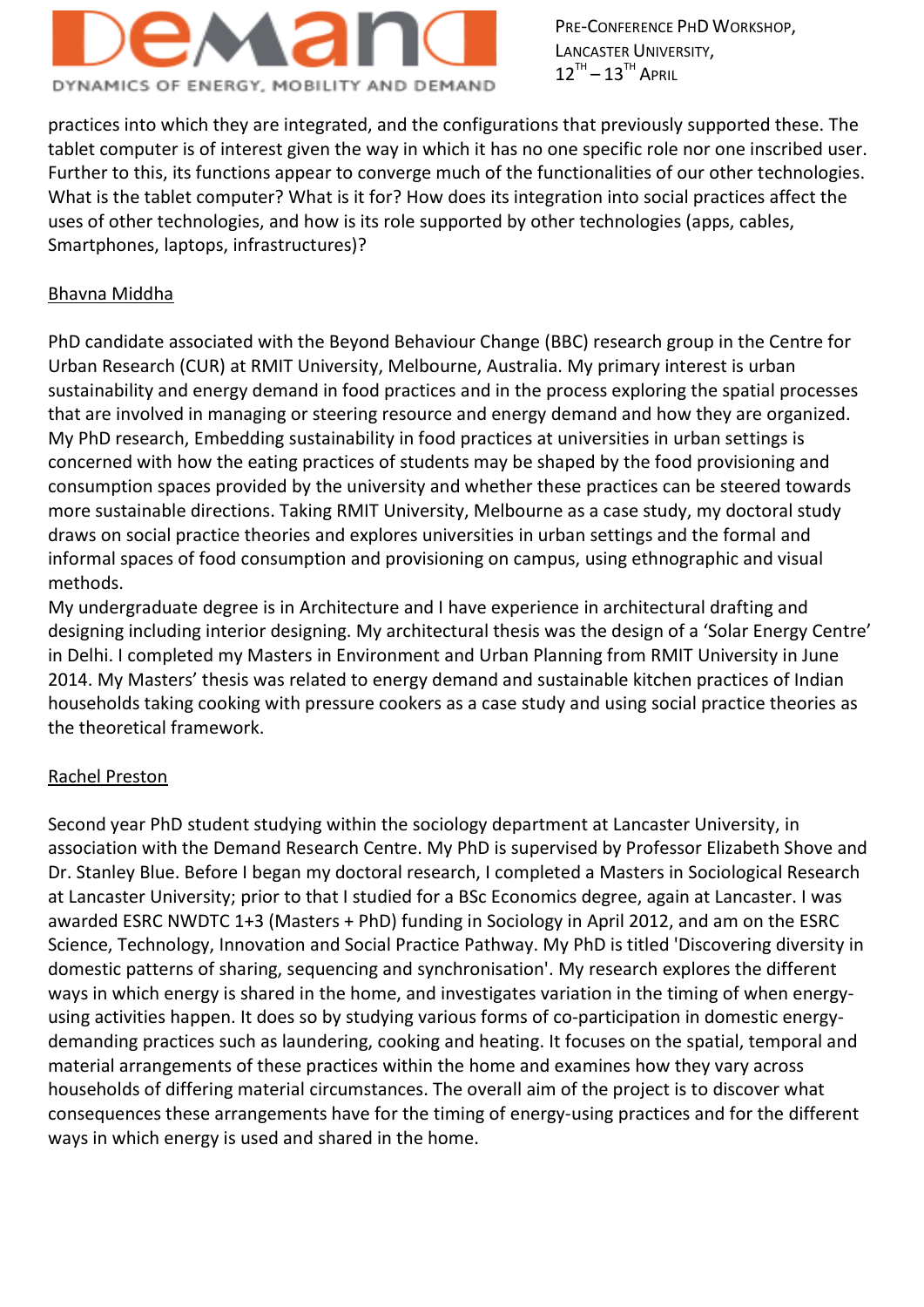

## Merlin Rehema

First year Cultural Ph.D. student at Tallinn University School of Humanities specializing in cultural geography. After graduating from high school she attained a MSc in Environmental protection from Estonian University of Life Sciences with the focus on character and management of Estonian valuable landscapes. After a longer break in the academic world, she decided to shift her focus more on urban environments and obtained a MA in Urban management in Tallinn University. Her research interests include walkability, pedestrian environments and transport planning. More specifically, her current work focuses on urban walking, pedestrian environments and cultures and their regulations. She has participated in projects like analysis of possible suitable destinations for a park sharing product or Analysis of Public Transit Station Usage for New Tallinn "Main Street".

In addition to her studies as a doctoral student, Rehema works as a busyness analyst in Information Technology Centre of the Estonian Ministry of the Environment. But she aspires to keep on enhancing mobility and walkability research in Estonia both through her research and work.

#### Caitlin Robinson

PhD student from the Geography department at the University of Manchester, having previously completed a Masters in Geographical Science. My research is part of the EPSRC Centre for Doctoral Training in Power Networks. As part of the centre I completed 9 months of multi-disciplinary, energyrelated research training before beginning my own PhD research in May.

My project is titled 'Mapping Vulnerability to Fuel Poverty in England: Implications for Future Energy Demand and Sector Governance'. The research aims to build upon existing understanding of the spatial distribution of fuel poverty with the notion of vulnerability as spatially variable. In comparison to theorising fuel poverty as a combination of high energy prices, low income and household inefficiency, a vulnerability framework allows for a more explicit focus upon the unique, and often complex, spatial patterns associated with domestic energy deprivation. The framing draws attention to how vulnerability dimensions, including access to energy, energy efficiency, needs and the flexibility to meet these needs, are unevenly distributed across space.

My research will use GIS methodologies (lots of maps!) to analyse the spatial distribution of fuel poverty using existing 10% and LIHC measures produced by the Department for Energy and Climate Change. This will provide inspiration for how vulnerability to fuel poverty can be mapped in a way that better captures the complexity of domestic energy deprivation. Consideration will be made of the implications of the findings for future energy demand and the governance of the power networks sector. Research interest: Fuel poverty, energy vulnerability, GIS, mapping

# Katie Sumner

I initially studied Biology at the University of Sheffield, where I discovered that I was particularly interested in sustainability – related topics, and so chose to pursue this further through an MSc in Resource and Environmental Management, within Lancaster University's Environment Centre. My time in LEC enabled me to really pinpoint my research interests and, although I had not carried out this type of work before, I found that I have a real passion for social research. I am particularly interested in the gap between the social and natural sciences, and enjoy researching community – environment relations. My key areas of interest are alternative methods of food production and sustainable energy use. I am currently in my first year of an interdisciplinary PhD programme with the University of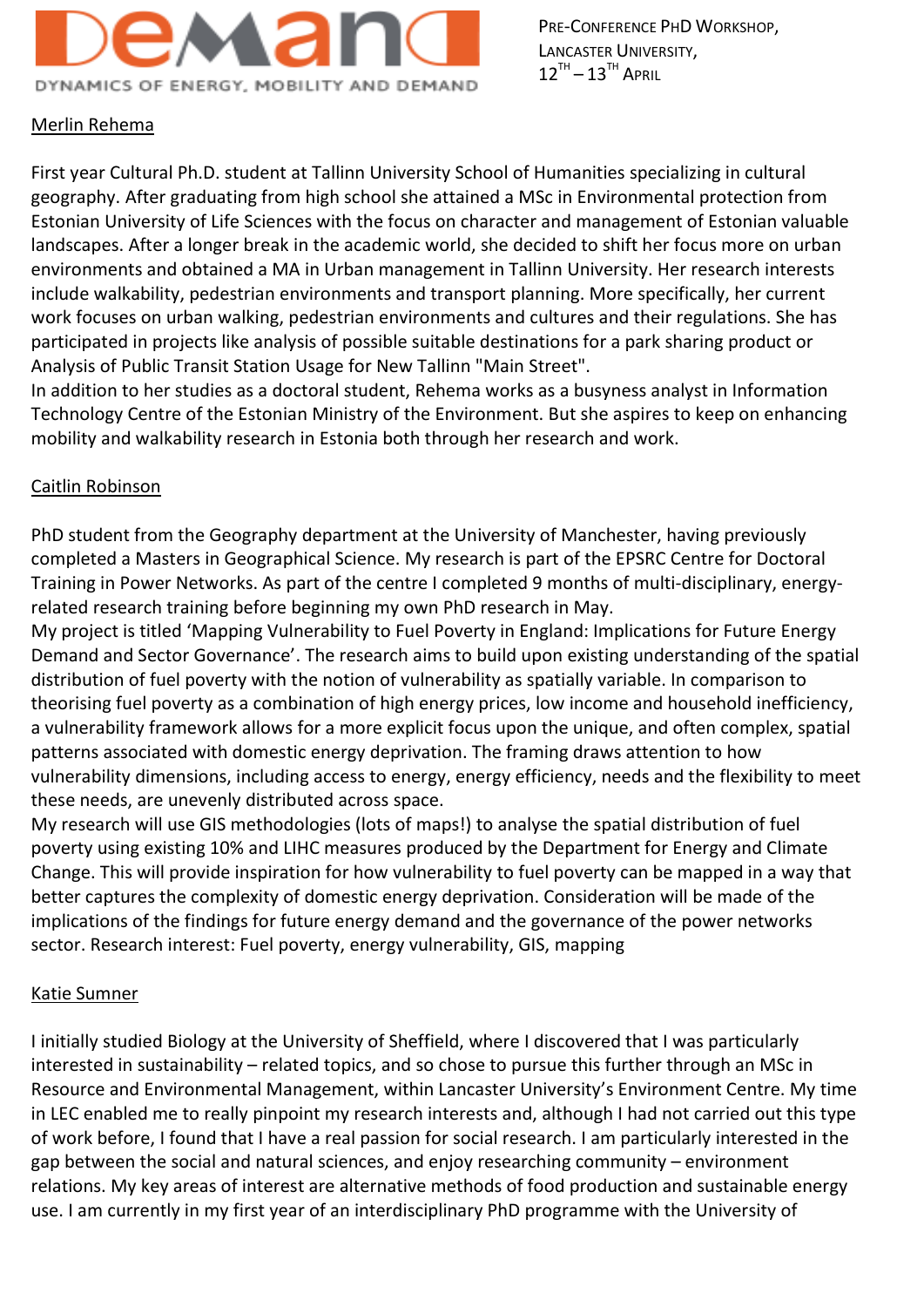# DYNAMICS OF ENERGY, MOBILITY AND DEMAND

PRE-CONFERENCE PHD WORKSHOP, LANCASTER UNIVERSITY,  $12^{TH} - 13^{TH}$  April

Sheffield's Grantham Centre for Sustainable Futures. My research will explore energy demand in the face of disruption, with the key focus being on how certain practices become more or less important, or are adapted, during periods of intermittent power. This will provide information on the flexibility of practices and give an insight into shifting demand during peak times.

# Ben Twist

Researching very part-time for a PhD in the Sociology department at the University of Edinburgh with supervisors Dr Claire Haggett and Dr Nick Prior. Most of the time I run a charity, Creative Carbon Scotland, which makes connections between the arts and cultural sectors and sustainability, on the grounds that climate change is a problem related to the wider culture that is the way in which we live. This wider culture is expressed, reflected and shaped by the narrower culture of the arts, media etc. and so working through this narrower culture is useful if not essential if we want to address climate change.

My research interests reflect the work of Creative Carbon Scotland. How can the arts and culture contribute to facilitating the social transition that is implied by an 80% reduction in carbon emissions by 2050? Art has played a significant role in two previous transformations of European understanding of humanity's relationship with the environment: the Renaissance and Modernism. What role can art play in a third as we grasp that we have entered the Anthropocene? My PhD uses a cultural venue as a site for exploring the value of complexity theory in understanding and influencing the complex social systems that lead to unsustainable behaviours and practices.

Prior to this I worked for over 25 years as a theatre director and producer and generally in the arts as a manager and strategist. I have a long history of working on capital building projects in the arts and distributed over £100m of National Lottery funds to building and development projects within the arts in Scotland as a member and then Chair of the Scottish Arts Council's National Lottery Committee. I have an MA in Mental Philosophy and an MSc in Carbon Management, both from the University of Edinburgh.

# Flavia Vintila

Second year PhD candidate in the Sociology Department at Lancaster University, in association with the DEMAND Research Centre. Prior to starting my PhD, I completed a Masters in E-Business and Innovation, and before that a Bachelors in Marketing with a Minor in Sociology, both at Lancaster University. I was also a participant in the Masters Aboard Programme, through which I studied for a term in Vienna at the Vienna University of Economics and Business. My doctoral research focuses on the role the service of laundry plays in organizing the practice of sleep in hotel service-scapes. My exploration starts with the material element of the sheet and follows it through its cycle of usage and re-usage. It does so by investigating the systems of provision that organize the end-service in the hotel environment, by engaging with different types of hotels (both with in-house laundry provision and outsourced laundry suppliers) and third party service providers.